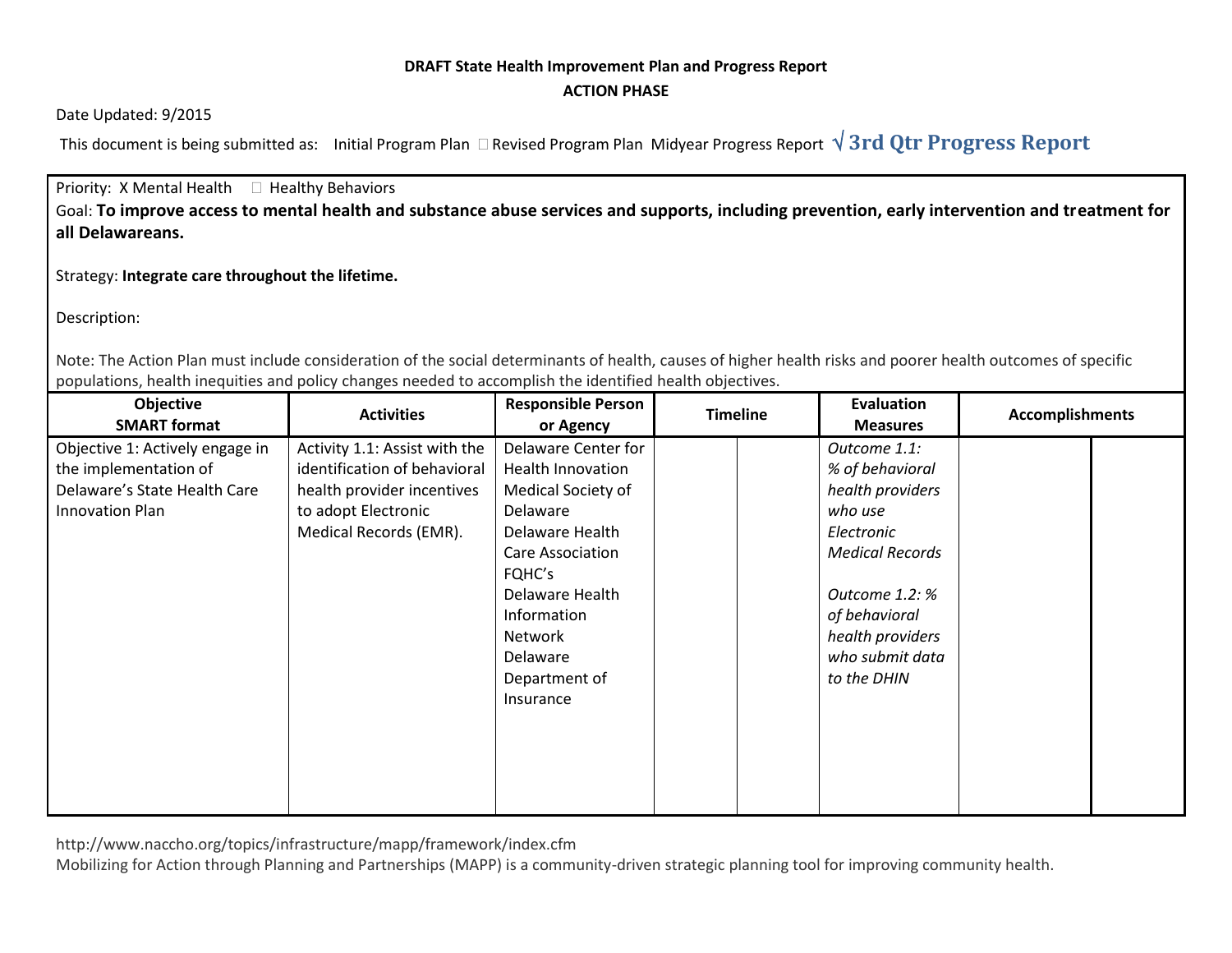| Activity 1.2: Support the<br>expansion of the Delaware<br>Health Information<br>Network (DHIN) so that<br>providers and consumers<br>of behavioral health<br>services can access health<br>information from any<br>place and any time. |  |                                                                                                                 |                                                                                                                                                                                 |        |
|----------------------------------------------------------------------------------------------------------------------------------------------------------------------------------------------------------------------------------------|--|-----------------------------------------------------------------------------------------------------------------|---------------------------------------------------------------------------------------------------------------------------------------------------------------------------------|--------|
| Activity 1.3: Promote a<br>model of care coordination<br>that includes better<br>integration with behavioral<br>health providers.                                                                                                      |  | Outcome 1.3:<br>% of behavioral<br>health providers<br>who are<br>employed by a<br>hospital or health<br>system | Delaware<br>Center for<br>Health<br>Innovation<br>(DCHI) Clinical<br>Committee<br>Behavioral<br><b>Health Working</b><br>Group<br>established.<br>First meeting<br>October 2016 | 9/2016 |

http://www.naccho.org/topics/infrastructure/mapp/framework/index.cfm

Mobilizing for Action through Planning and Partnerships (MAPP) is a community-driven strategic planning tool for improving community health.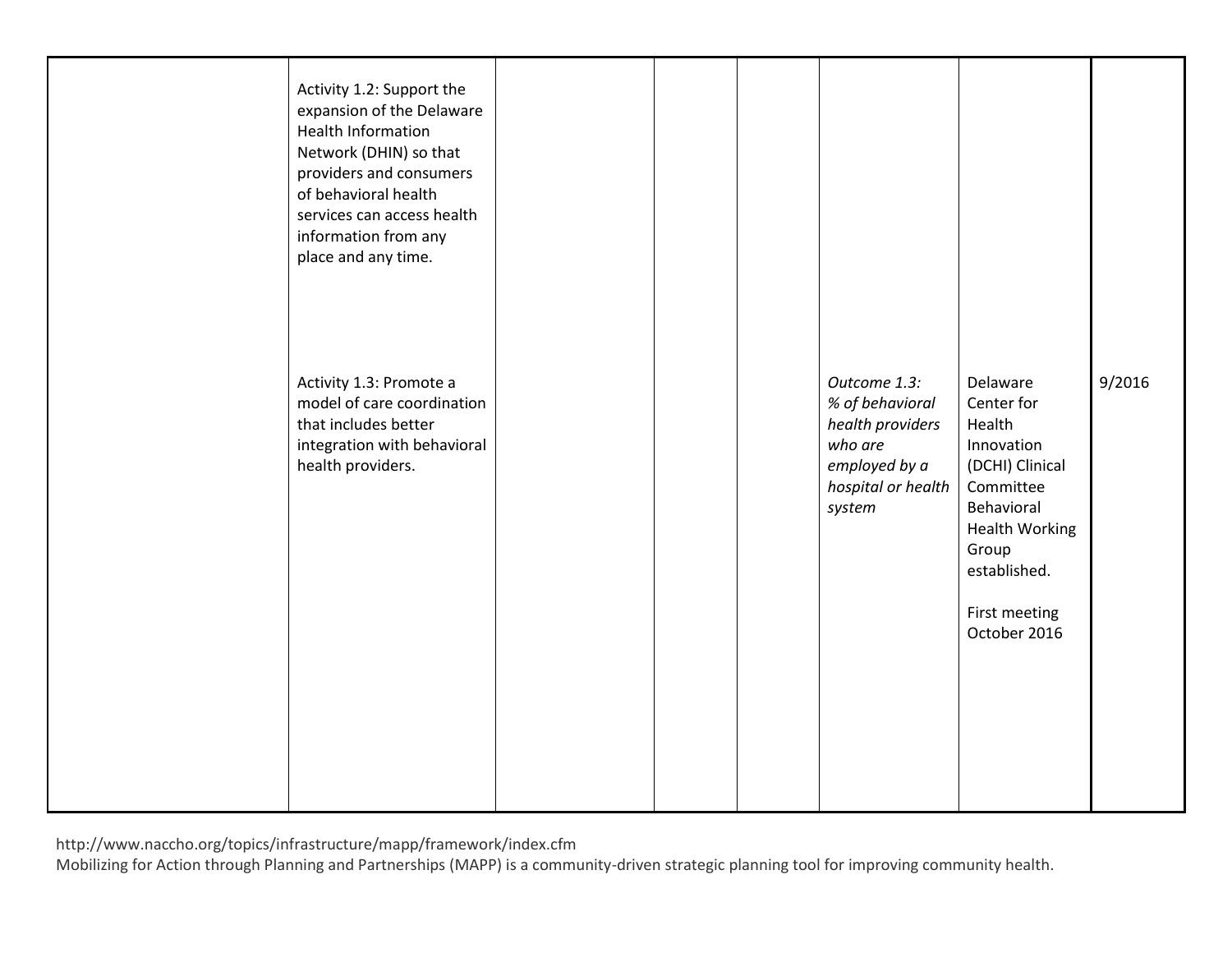| Activity 1.4: Educate       |  | Outcome 1.4:     | Patient and      | 8/2015 |
|-----------------------------|--|------------------|------------------|--------|
| Delawareans about           |  | # of target      | Consumer         |        |
| informed decision making    |  | communications   | subcommittee     |        |
| about health care           |  | developed        | fo the DCHI      |        |
| including behavioral health |  |                  | provided         |        |
| services                    |  | Outcome 1.4:     | communications   |        |
|                             |  | # of consumers   | team feedback    |        |
|                             |  | reached though   | on possible      |        |
|                             |  | social media and | content and      |        |
|                             |  | other outlets    | structure for    |        |
|                             |  |                  |                  |        |
|                             |  |                  | DCHI website     |        |
|                             |  |                  |                  |        |
|                             |  |                  | - Reviewed       |        |
|                             |  |                  | animated tools / |        |
|                             |  |                  | videos as a      |        |
|                             |  |                  | method to        |        |
|                             |  |                  | engage patients  |        |
|                             |  |                  |                  |        |
|                             |  |                  | · Viewed video   |        |
|                             |  |                  | on               |        |
|                             |  |                  | shortcomings of  |        |
|                             |  |                  | current patient  |        |
|                             |  |                  | experience       |        |
|                             |  |                  | when             |        |
|                             |  |                  | interacting with |        |
|                             |  |                  | health systems   |        |
|                             |  |                  |                  |        |
|                             |  |                  | Media messages   |        |
|                             |  |                  | being            |        |
|                             |  |                  | developed and    |        |
|                             |  |                  | AB&C engaged     |        |
|                             |  |                  | for media        |        |
|                             |  |                  | development      |        |
|                             |  |                  |                  |        |
|                             |  |                  |                  |        |
|                             |  |                  |                  |        |
|                             |  |                  |                  |        |

http://www.naccho.org/topics/infrastructure/mapp/framework/index.cfm

Mobilizing for Action through Planning and Partnerships (MAPP) is a community-driven strategic planning tool for improving community health.